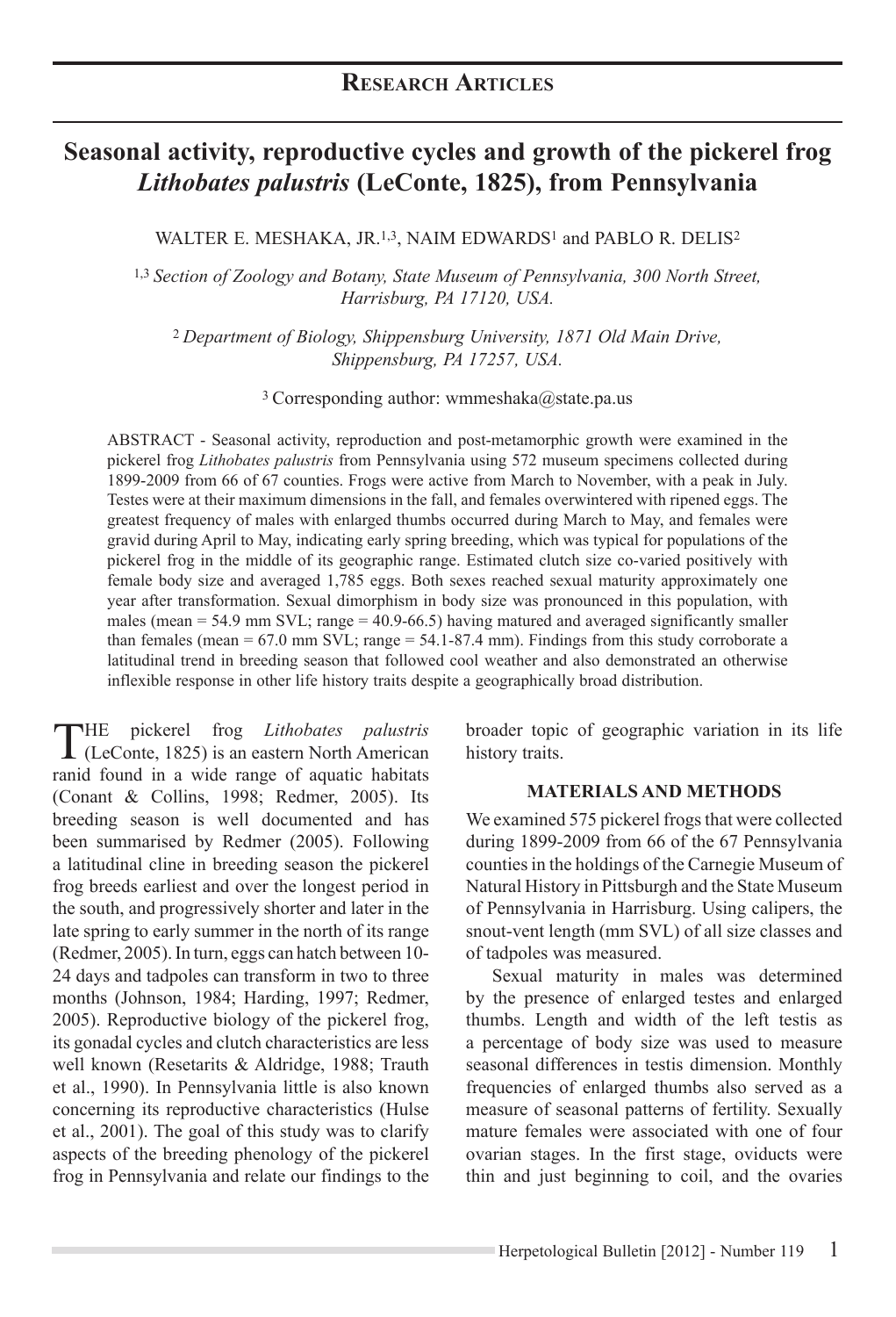were somewhat opaque. In the second stage, the oviducts were larger and more coiled, and the ovaries contained some pigmented oocytes. In the third stage, oviducts were thick and heavily coiled, and the ovaries were in various stages of clutch development. In the fourth stage, oviducts were thick and heavily coiled, and the ovaries were full of polarized ova with few non-polarized ova, indicating a fully ripened clutch and gravid female (Meshaka, 2001).

Fat body development was scored as absent, intermediate in volume in the body cavity, to extensive development that reached cranially in the body cavity. The latter was used as an estimated monthly incidence of extensive fat relative to all females examined from each month.

A subset of females was examined for clutch characteristics. Ten clutches were removed, patted on a paper towel to remove excess moisture, a subset of ova weighed on an electronic scale, and that mass then extrapolated to estimate clutch size. From each clutch, the diameters of 10 ova were measured using a dissecting scope fitted with an ocular micrometer; the largest ovum was used in comparative relationships with clutch size and female body size.

Tadpole developmental status was scored using Gosner (1960) staging protocol. For practical purposes, tadpoles were assigned to categories of having poorly developed hind legs (less than Gosner stage 37) or well developed hind legs (Gosner stage of at least 37). Metamorphs were distinguished from tadpoles by the presence of forelimbs (Gosner stage 42) and distinguished from juveniles by the presence of a tail. Statistical analysis and graphs were conducted with the use of Microsoft ExcelTM software. Two tailed t-tests were used to compare means between samples and significance was recognised at  $P < 0.05$ .

#### **RESULTS**

#### **Seasonal Activity**

Over a period of 100 years pickerel frogs have been collected during March-November



**Figure 1.** Seasonal incidence of capture of pickerel frogs *Lithobates palustris* from Pennsylvania. (males  $n = 121$  and females  $n = 88$ ).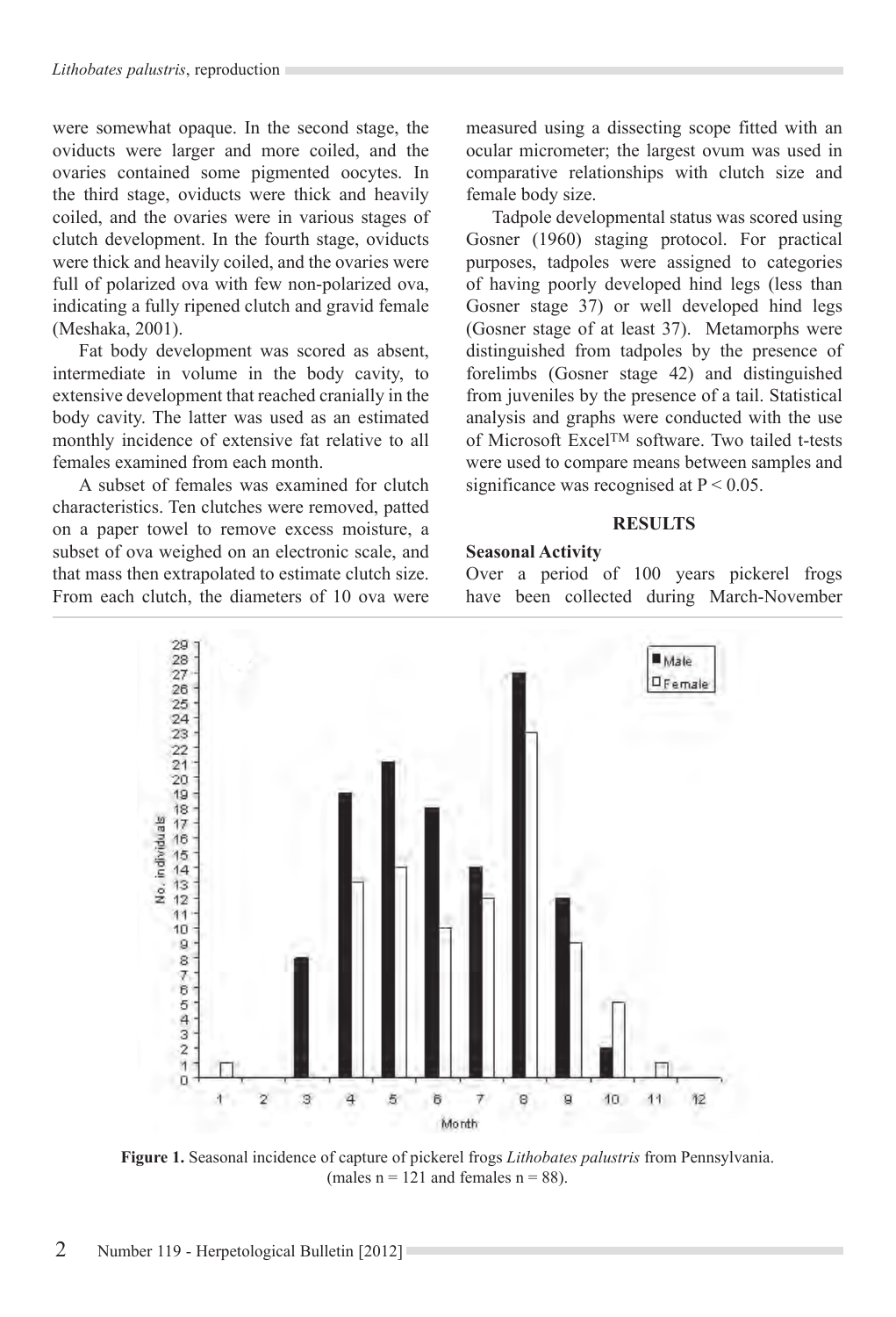

**Figure 2.** Monthly distribution of testis size of 121 pickerel frogs *Lithobates palustris* from Pennsylvania.

(Fig. 1). An exception to this was a single female individual found in January that was taken from a cave in Indiana County. Commensurate with breeding activities, males outnumbered females in collections during the early part of the year more so than at other times. Peak collections occurred in July, synchronous with the appearance of Metamorphs and perhaps with greater terrestrial activity after breeding. This suggests a need by adults to replenish fat stores before the end of autumn. Metamorphs were apparent from June to August, whereas juveniles were present from March to October. Both life stages were most apparent in August (23/48 and 101/315 individuals respectively).

## **Seasonal Changes in Testis Size**

The monthly distribution of testis length as a percentage of snout-vent length was reduced from March through June and followed by an abrupt increase which peaked soon thereafter (Fig. 2). Seasonal changes in testis width were less apparent but likewise appeared to reach maximum dimensions by autumn. The seasonal distribution of testis dimensions corroborated spring breeding, as sperm was drained from maximally expanded testis by June and followed by recrudescence thereafter. In this way, enlarged testis toward the end of the year would accompany dormancy so that males would be fertile immediately upon spring emergence.

# **Male Thumbs**

The highest monthly incidences (100%) of enlarged thumbs in males occurred during March to May and again in October. As was the case for the seasonal changes in testis size, enlarged thumbs (a measure of fertility), were highest in frequency at the beginning of dormancy. Enlarged male thumbs lasted through May and were, expectedly, associated with spring breeding. The lowest incidence of enlarged thumbs occurred in June (61.1%) and steadily increased thereafter.

# **Male Fat and Presence of Food**

Extensive fat development was present in males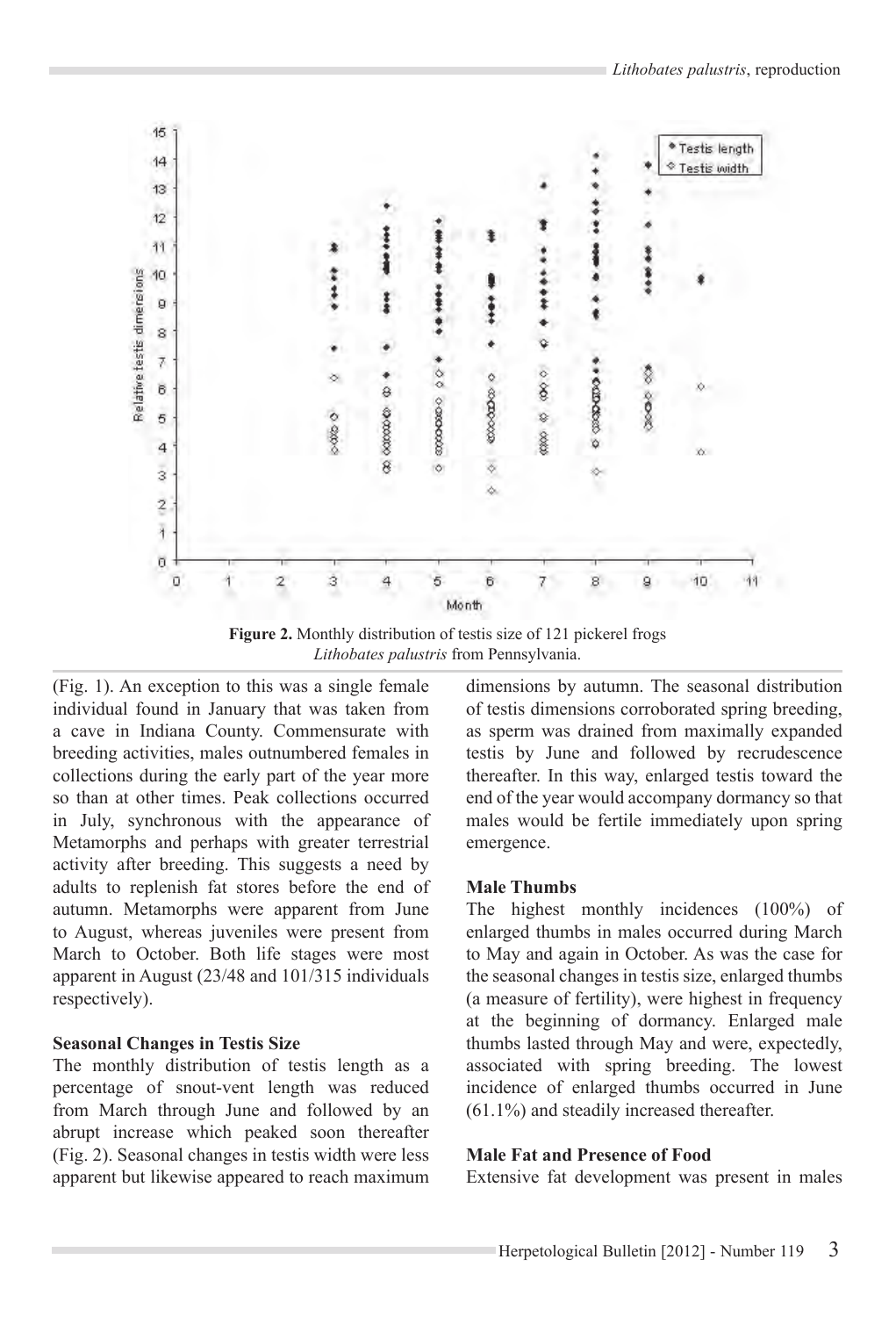

**Figure 3.** The annual ovarian cycle of 88 pickerel frogs *Lithobates palustris* from Pennsylvania.

throughout their active season. However, males emerged with depleted fat stores which, in turn, were at their lowest at the end of breeding in May. Fat development increased monthly, beginning in June until winter dormancy began. At this time all males of the October sample contained extensive fat. Only 25% of males contained food upon emergence in spring. The monthly incidence of males containing food increased rapidly in April (78.9%) while males were breeding. It then continued to increase over the remaining season and peaked in July, sufficient to sequester fat for the winter.

## **Ovarian Cycle**

Having emerged shortly before breeding the majority of females in April were gravid (Fig. 3). The last gravid female of May was collected on 18 May. In June females began the production of clutches as evidenced by a steady decrease in frequencies of stage 1 and 2 females and the steady increase in frequency of stage 3 females during June to September. This trend resulted in the presence of gravid females by August and a full complement of gravid females ready to enter dormancy in preparation for breeding soon after spring emergence.

## **Clutch Characteristics**

Ten females (mean =  $74.2 \pm 5.01$  mm SVL; range  $= 66.1 - 79.9$  mm) collected during the breeding season produced a mean clutch size of 1,785 eggs  $(SD = \pm 531.4$ ; range = 850-2450). A significant and positive relationship existed between clutch size and female  $SVL (r^2 = 0.7199, P < 0.002)$  but not between maximum ova size and female SVL (Fig. 4). The relationship between maximum ova diameter and clutch size was positive and significant  $(r^2 = 0.5116,$  $P < 0.02$ ).

## **Female Fat and Presence of Food**

Eight months of collections had females available for analysis. The frequencies of females with extensive fat development were generally low (<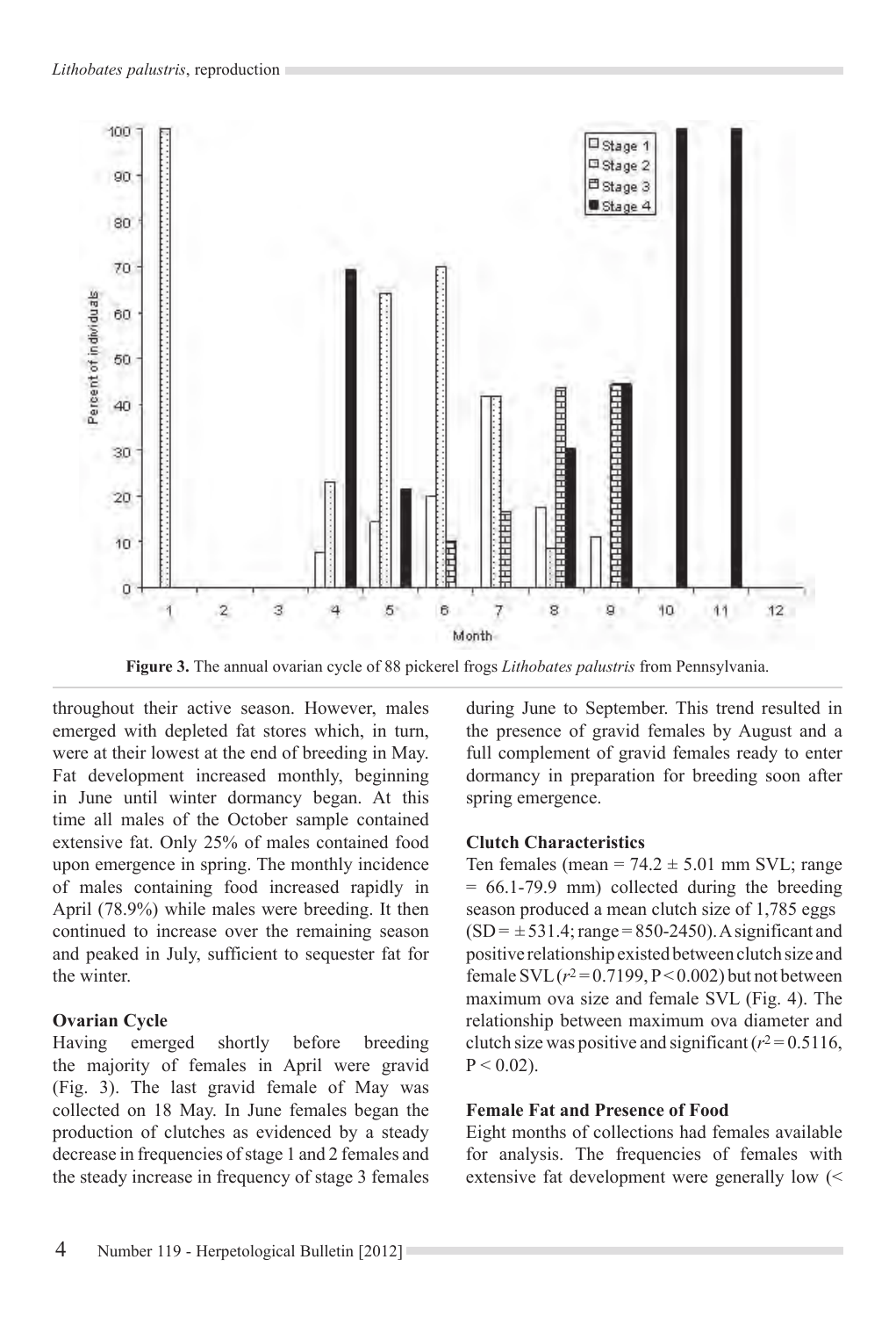22.2%) but highest shortly after breeding during June (70.0%) and July (41.7%) and among the 52.9% of females whose clutch development was well underway (stage 3). Only 10.3% of gravid females contained extensive fat. Extensive fat development was also low in stage 1 (25.0%) and stage 2 (11.1%) females. The monthly frequencies of digestive tracts containing food indicated that females were foraging extensively throughout much of the active season. Only in April were frequencies of females having contained food less than 60% of the monthly sample. Between spring emergence and commencement of breeding (after April) food in digestive tracts increased rapidly and then decreased in October as females prepared to enter dormancy. Likewise, food in digestive tracts was present in all four ovarian stages with high frequencies (>80%) found among spent and yolking females while less than one half the frequency (39.7%) was found among gravid females.

#### **Growth and Sexual Maturity**

Across Pennsylvania, metamorphs were present

during June to August (Fig. 5), indicating a two to three month larval period after April and May breeding. Body sizes of metamorphs ranged 18.6-  $31.7 \text{ mm}$  SVL (mean =  $25.6 \pm 3.9 \text{ mm}$ ; n = 48). The monthly distribution of body sizes suggested that males reached a minimum of 40.9 mm SVL the following spring at 10 months of post-metamorphic age. Mean body size of sexually mature males was 54.9 mm SVL (SD =  $\pm$  5.7 mm; range = 40.9-66.5 mm;  $n = 121$ ).

The monthly distribution of body sizes (Fig. 5) suggests that although some females could reach maturity of at least 54.1 mm SVL they reached sexual maturity the following summer at approximately 13 months post-metamorphic age. Females appeared to have bred for the first time when they were 22-23 months post-metamorphic age. Mean body size of sexually mature females was 67.0 mm SVL (SD =  $\pm$  8.6 mm; range = 54.1-87 mm;  $n = 88$ ) (Fig. 5).

Among 88 sexually mature females the mean body size of gravid females  $(71.2 \pm 7.6 \text{ mm} \text{ SVL})$ ; range =  $57.0-86.5$  mm;  $n = 29$ ) was significantly



**Figure 4.** The relationship between largest ova diameter and body size in mm SVL of 10 female pickerel frogs *Lithobates palustris* from Pennsylvania.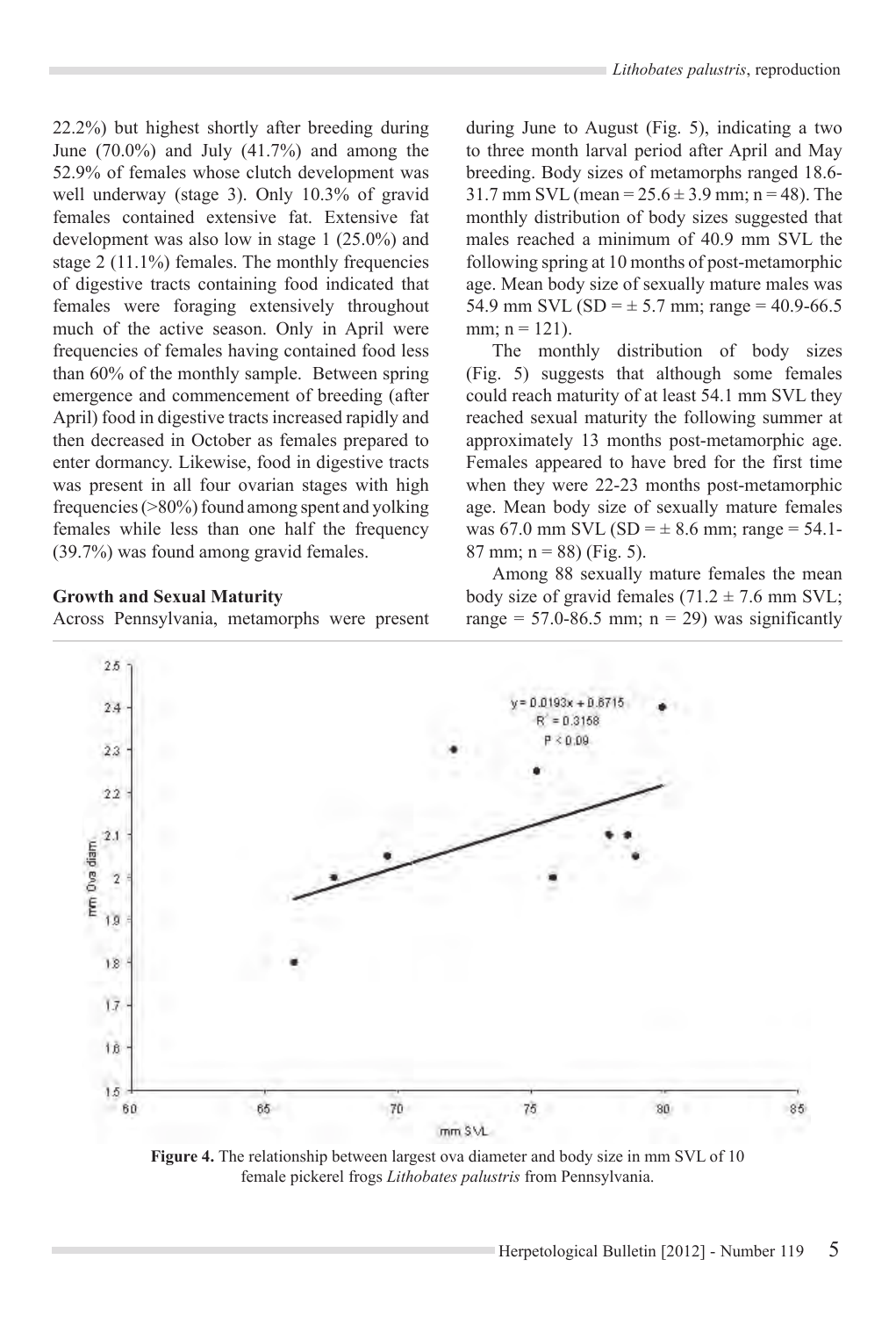

**Figure 5.** Monthly distribution of body sizes of females (n = 88), juveniles (n = 315), tadpoles with well-developed rear legs (n = 3) and metamorphs (n = 48) of the pickerel frog *Lithobates palustris* from Pennsylvania.

larger (t = -3.383, df = 86, P < 0.001) than that of non-gravid counterparts  $(65.0 \pm 8.3 \text{ mm})$ SVL; range =  $54.1 - 87.4$  mm;  $n = 59$ ). Among all sexually mature adults, mean body size of females was significantly larger (t =  $-12.274$ , df = 207,  $P < 0.001$ ) than that of males.

#### **DISCUSSION**

The geographic range of the pickerel frog extends southward from the Canadian Maritime Provinces of New Brunswick and southern Quebec to southern Mississippi (Conant & Collins, 1998), thereby placing Pennsylvania midway across the latitudinal range for the species. This large latitudinal distribution seems to correspond with a cline in the reproductive season of this species, whereby southern populations were typified by December to May breeding, central populations were typified by March to May breeding, and northern populations were typified by May to June breeding (Redmer, 2005). These are broad ranges that are useful within the context of large geographic areas. Within these seasonal ranges can exist shorter seasons but within a broad range. Therefore it is not surprising that within such a large central portion of the pickerel frog's geographic range that breeding seasons may have narrower subsets of the March to May range as in Missouri (Johnson, 1984). For example, in Missouri the breeding season was reported during March to May (Johnson, 1984: Redmer 2005) and that of Wisconsin was April to May (Vogt, 1981; Redmer 2005). The latter season is also true of findings by Hulse et al. (2001), Klemens (1993) for Connecticut and adjacent areas, Great Lakes region (Harding, 2000), and Ithaca, New York (Wright & Wright, 1949). Breeding occurred in April in Indiana (Minton, 2001) and in Pennsylvania Surface (1913) noted egg-laying in May. Our findings are best characterised as that expected for the central portion of the pickerel frog's geographic range having bred during April to May (Redmer, 2005).

The similarity in breeding season between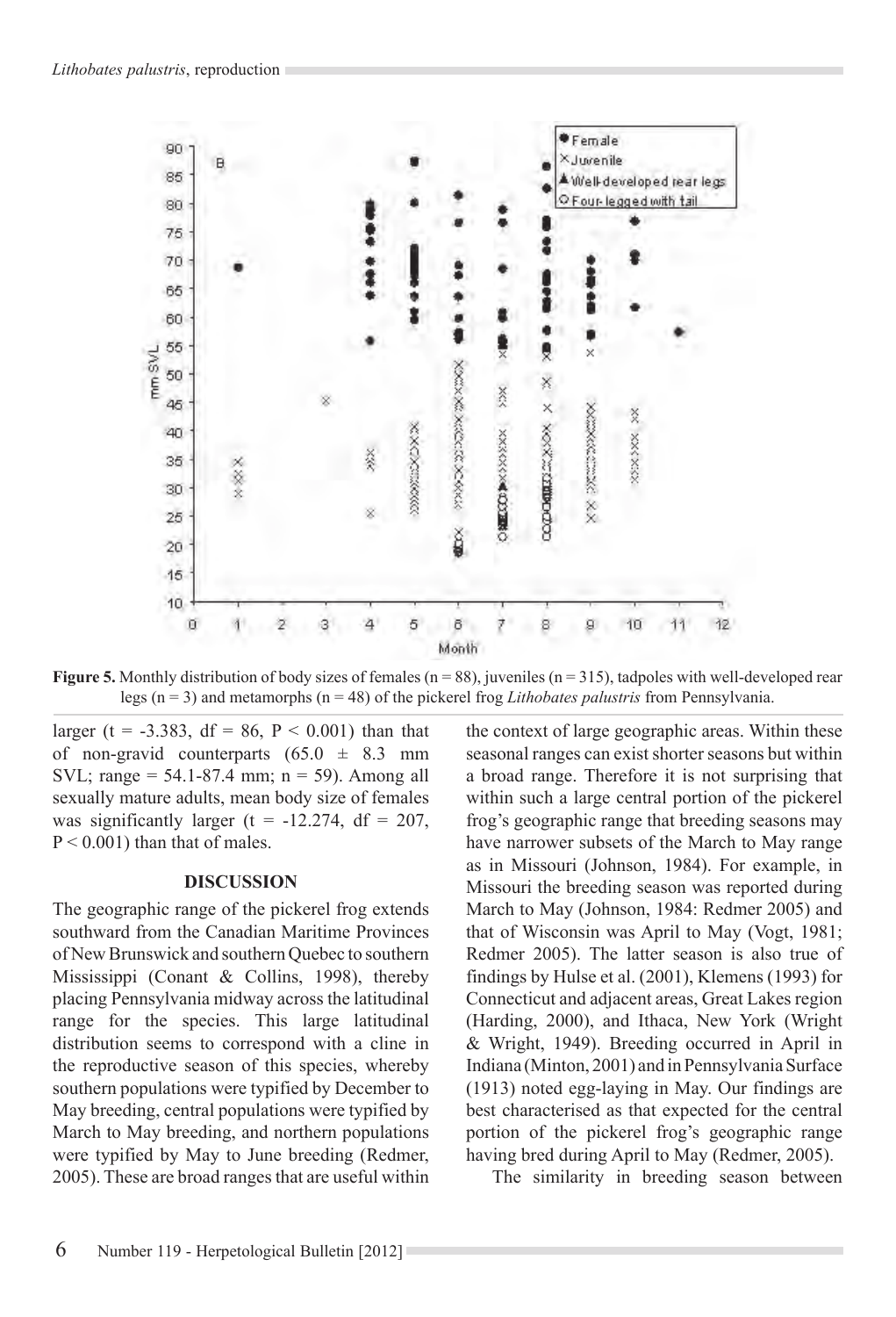Pennsylvania and Missouri was reflected in similar gonadal cycles. For example, in Missouri testis mass was lowest in late winter and followed by an increase in mass during April to July (Resetarits & Aldridge, 1988). Similarly, in our study, testis size was smallest in fall and spring and increased in size during May to September.

Two studies, in Missouri (Resetarits & Aldridge, 1988) and our Pennsylvania contribution, show that full complements of eggs were present by the end of summer. Mean clutch size was remarkably stable in the few regions from which such data is available. A mean clutch size of 1,759 eggs was reported for populations in both Missouri (Resetarits & Aldridge, 1988) and adjacent Arkansas (Trauth et al., 1990), similar to the mean values of 1,785 eggs of our study. In all three studies clutch size was positively associated with female body size.

With one difference, the fat cycles of males and females from our study were similar to those from Missouri (Resetarits & Aldridge, 1988). For example, overwintering males initially stored greater amounts of fat than females in Missouri (Resetarits & Aldridge, 1988) and the frequency of males with extensive fat at that time was greater than that of females in Pennsylvania (this study). On the other hand, both sexes entered overwintering with maximum fat stores in Missouri (Resetarits & Aldridge, 1988), whereas in our Pennsylvania study this occurred in males only.

In Missouri, later depletion of fat in males (February) than females (January) was thought to be associated with mobilisation of fat stores by males for breeding activity and to initiate spermiogenesis (Resetarits & Aldridge, 1988). Likewise, fat made in the summer by females in Pennsylvania was possibly converted quickly into clutches for the following season, with less of a requirement for extensive fat storage through the winter than male counterparts. Males, in turn, may possibly have needed more fat through the winter to be used in the spring for calling activity.

Appearance of metamorphs ranged from June in Arkansas (Trauth et al., 1990) and Illinois (Smith, 1961) to June and July in Indiana (Minton, 2001) and Louisiana (Hardy & Raymond, 1991), June to August in Pennsylvania (this study), July to September in Connecticut (Klemens, 1993) and August and September in Pennsylvania (Surface, 1913). A comparison of these emergence dates with respective breeding dates suggests a larval duration of two to three months across populations, although, a four month larval duration may have occurred during one of the breeding seasons studied by Raymond & Hardy (1991). Larval periods of the pickerel frog were noted to be 60 to 80 days in Wisconsin (Vogt, 1981), three months in Missouri (Johnson, 1987), approximately 90 days in West Virginia (Green & Pauley, 1987), three and 1.5 months in Arkansas (Trauth et al., 1990), 60 to 90 days in the Great Lakes Region (Harding, 1997), and 70 to 80 days in the Carolinas and Virginia (Martof et al., 1980). In laboratory conditions, metamorphosis took place 75 to 90 days after hatching (Redmer, 2005). Our data suggest a two, and up to three month, larval period in Pennsylvania, the duration of which was not surprising in light of the frogs known breeding season.

Post-metamorphic growth to sexual maturity was relatively rapid in males (10 months) and females (13 months) from Pennsylvania and most males and all females would reproduce for the first time the breeding season thereafter. Estimated age at sexual maturity of both sexes in our study was earlier than ages noted by others across the region; second spring after transformation in Pennsylvania (Hulse et al., 2001); second spring after hatching in the Great Lakes region (Harding, 1997); three years of age in West Virginia (Green & Pauley, 1987).

The minimum and mean body sizes of adult males (SVL) ranged less so than those of females across the geographic range with no apparent latitudinal trend. Likewise, the degree of sexual size dimorphism was constant across locations whereby males averaged approximately 80% the size of females. The largest adults, however, ranged broadly in both sexes across the range of the species.

#### **CONCLUSION**

Pennsylvania populations of the pickerel frog conformed to the latitudinal gradient associated with the breeding season of the species (Redmer, 2005), with Pennsylvania falling midway between northerly and southerly extremes. Concomitant to geographic differences in breeding season,